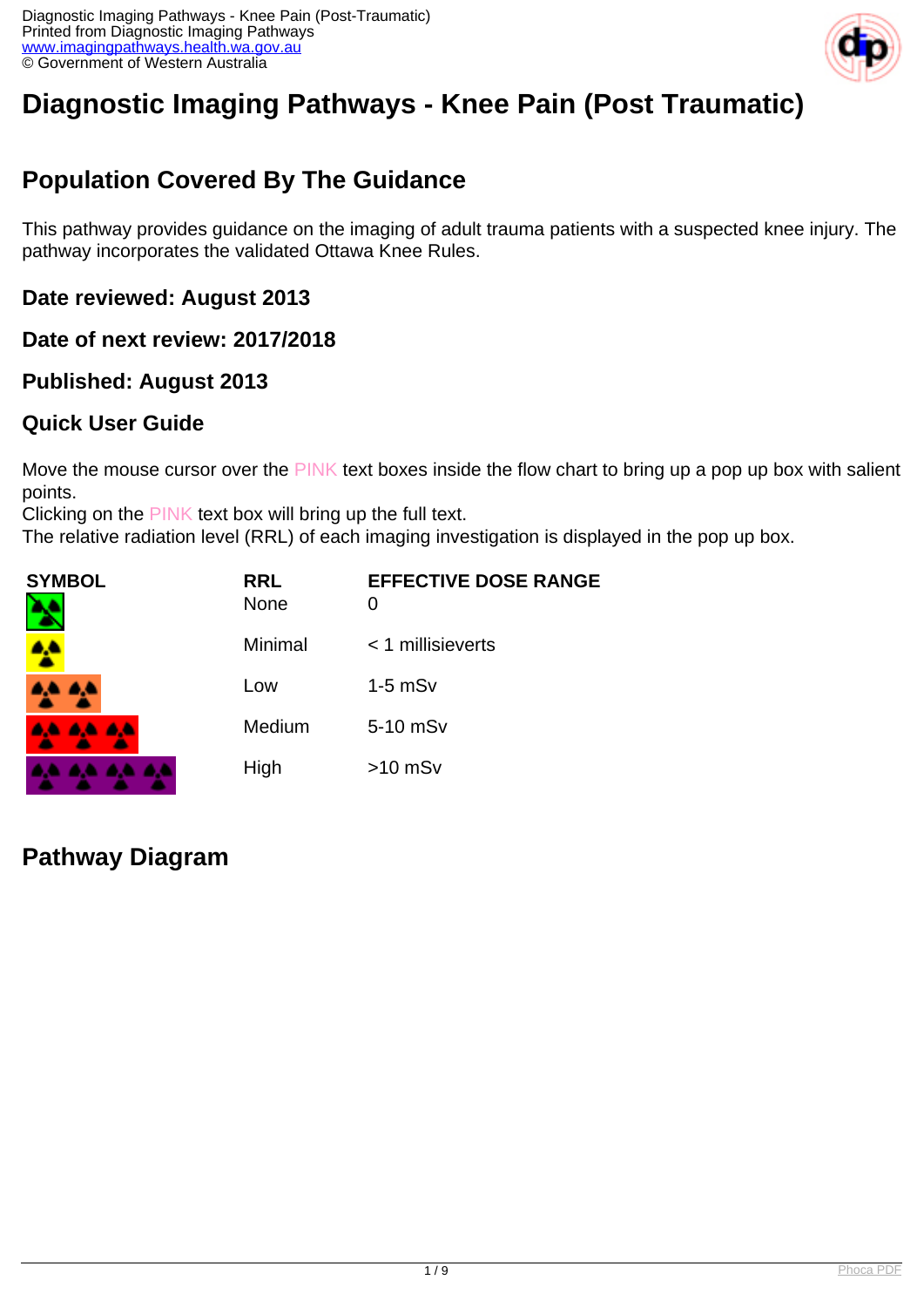Diagnostic Imaging Pathways - Knee Pain (Post-Traumatic) Printed from Diagnostic Imaging Pathways [www.imagingpathways.health.wa.gov.au](http://www.imagingpathways.health.wa.gov.au/) © Government of Western Australia

**MRI** 



MRI contraindicated or unavailable

CT arthrography or arthroscopy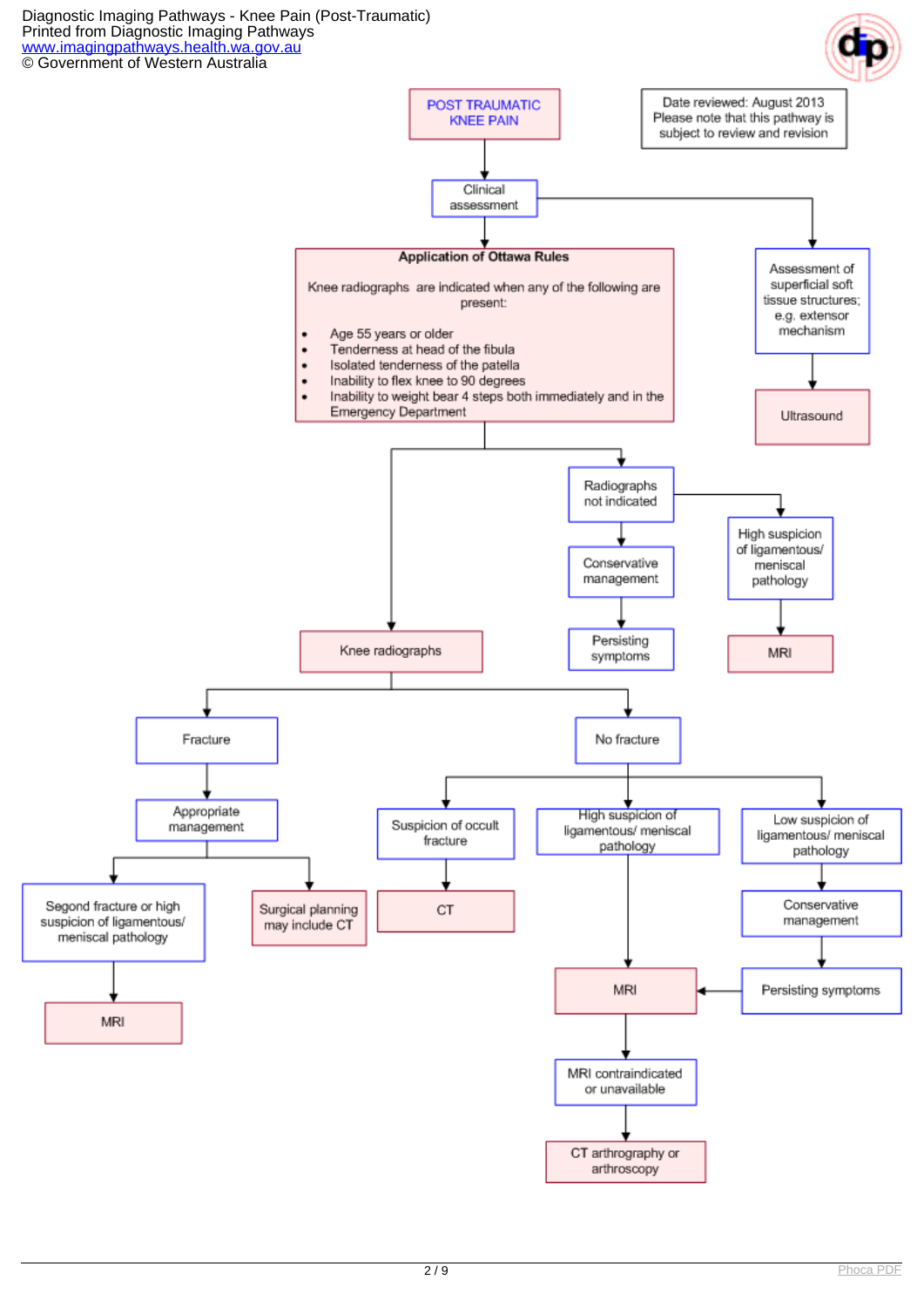

### **Image Gallery**

Note: These images open in a new page

#### **1a Medial Meniscal Injury**

Image 1a and 1b (Magnetic Resonance Imaging): Axial and sagittal images demonstrating a bucket handle tear in the medial meniscus.



#### **2 Anterior Cruciate Ligament Rupture**

Image 2 (Magnetic Resonance Imaging): Sagittal proton density image demonstrating an acute rupture of the mid substance of the anterior cruciate ligament (ACL) (arrows).

### **Teaching Points**

- Most people who present with acute knee injuries have soft tissue rather than osseous injuries, and where fracture is present there is often accompanying soft tissue injury  $1,2$  $1,2$
- Ottawa Rules in acute knee injury in adults: initial plain films of the knee are indicated when any of the following factors are present 3-7
	- Age ? 55
	- Tenderness at the head of the fibula
	- Isolated tenderness of the patella
	- Inability to flex knee to 90 degrees
	- Inability to walk 4 weight bearing steps
- MRI is useful for the detection of ongoing knee instability following trauma to the knee, as it is able to accurately delineate the soft tissues of the joint
- CT has a lesser role in the assessment of post traumatic knee pain, though it is useful in demonstrating subtle bony injury and loose bodies within the knee joint and for pre-operative planning

### **Clinical Decision Rules for Radiography in Acute Knee Injury**

Two main validated clinical decision rules defining the guidelines for the appropriate use of radiographs in acute knee injuries are

**1b**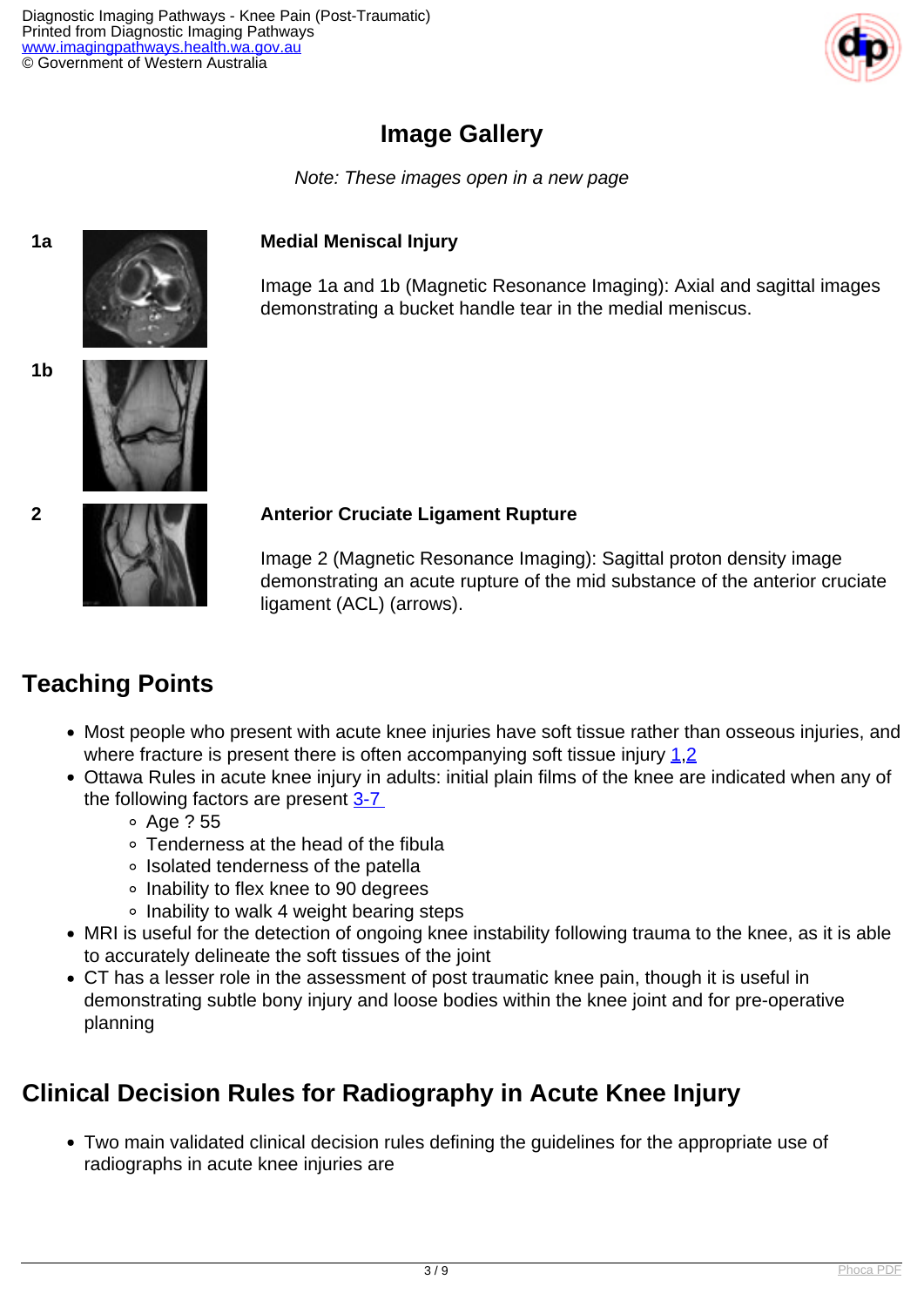

#### **Ottawa Knee Rules (OKR)** [3-7](index.php/imaging-pathways/musculoskeletal-trauma/bone-and-joint-trauma/post-traumatic-knee-pain?tab=References#3)

- Radiography of the knee is indicated in adults if any of the following factors are present
	- 1. Age 55 years or older
	- 2. Tenderness at head of fibula
	- 3. Isolated tenderness of patella
	- 4. Inability to flex knee to 90 degrees
	- 5. Inability to walk four weight-bearing steps (defined as any weight transfer during walking) immediately after the injury and in the Emergency Department
- Exclusion criteria: Age 7 days prior to presentation, recent injuries being re-evaluated, and patients with altered levels of consciousness, paraplegia or multiple injuries
- A recent meta-analysis of six studies evaluating 4,249 patients showed a pooled sensitivity of 98.5% and pooled specificity 48.6% [7](index.php/imaging-pathways/musculoskeletal-trauma/bone-and-joint-trauma/post-traumatic-knee-pain?tab=References#7)
- Implementation of the OKR in a 1-year controlled trial of 4 Emergency Departments resulted in 26% reduced radiograph use (versus 1% in control group) without adverse consequences from overlooked fractures [6](index.php/imaging-pathways/musculoskeletal-trauma/bone-and-joint-trauma/post-traumatic-knee-pain?tab=References#6)

#### **Pittsburgh Decision Rules (PDR)** [8](index.php/imaging-pathways/musculoskeletal-trauma/bone-and-joint-trauma/post-traumatic-knee-pain?tab=References#8)

- The Pittsburgh rule advises radiographs if
	- 1. Age 50 years with a fall or injury involving a direct blow or mechanical force
	- 2. Age 12-50 years with a fall or trauma and inability to walk four full weight-bearing steps in the Emergency Department
- Exclusion criteria: Knee injuries sustained >6 days prior to presentation, patients with only superficial lacerations and abrasions, history of previous surgeries or fractures on the affected knee, and those being reassessed for the same injury
- The PDR has a reported 99% sensitivity and 60-79% specificity for the diagnosis of knee fractures [8](index.php/imaging-pathways/musculoskeletal-trauma/bone-and-joint-trauma/post-traumatic-knee-pain?tab=References#8)[,9](index.php/imaging-pathways/musculoskeletal-trauma/bone-and-joint-trauma/post-traumatic-knee-pain?tab=References#9)
- The Ottawa rules have been more extensively investigated in both cohort studies and randomised controlled trials of clinical implementation [6](index.php/imaging-pathways/musculoskeletal-trauma/bone-and-joint-trauma/post-traumatic-knee-pain?tab=References#6),[7](index.php/imaging-pathways/musculoskeletal-trauma/bone-and-joint-trauma/post-traumatic-knee-pain?tab=References#7)
- The Pittsburgh knee rule appears more specific than the Ottawa rule without losing sensitivity and therefore may lead to less unnecessary radiography [10](index.php/imaging-pathways/musculoskeletal-trauma/bone-and-joint-trauma/post-traumatic-knee-pain?tab=References#10)
- Randomised control trials are necessary to definitively answer this question. Both can satisfactorily exclude fracture

#### **Other predictive criteria**

- Weber et al (1995) developed a non-validated clinical decision rule that excluded fractures in adults who could walk without limping or if there was a twisting injury to the knee and no joint effusion; omitting radiographs in these instances would reduce radiograph use by 29% without missing fractures [11](index.php/imaging-pathways/musculoskeletal-trauma/bone-and-joint-trauma/post-traumatic-knee-pain?tab=References#11)
- Bauer et al (1995) developed a non-validated clinical decision rule that excluded fractures in the absence of inability to weight-bear or presence of effusion or ecchymosis; omitting radiographs in these instances would reduce radiograph use by 39% without missing fractures [12](index.php/imaging-pathways/musculoskeletal-trauma/bone-and-joint-trauma/post-traumatic-knee-pain?tab=References#12)

### **Plain Radiography**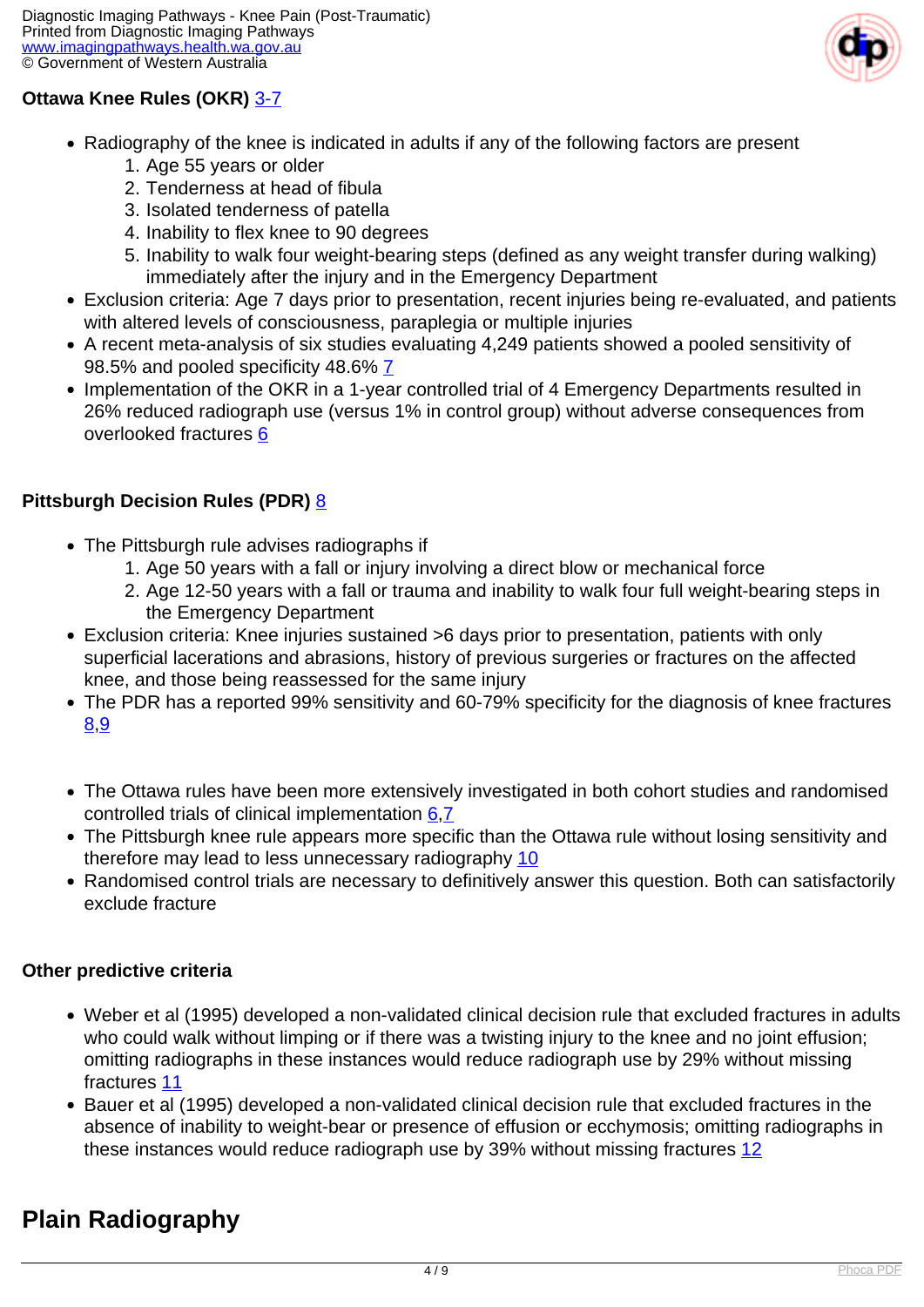Diagnostic Imaging Pathways - Knee Pain (Post-Traumatic) Printed from Diagnostic Imaging Pathways [www.imagingpathways.health.wa.gov.au](http://www.imagingpathways.health.wa.gov.au/) © Government of Western Australia



- Initial imaging modality of choice for evaluation of post-traumatic knee pain or instability  $13,14$  $13,14$
- Baseline views are anteroposterior (AP) and lateral; the addition of bilateral oblique views adds sensitivity but not specificity or overall diagnostic accuracy for fracture detection [15](index.php/imaging-pathways/musculoskeletal-trauma/bone-and-joint-trauma/post-traumatic-knee-pain?tab=References#15)
- If the lateral view is normal in the setting of acute trauma a fracture is unlikely  $16$

## **Magnetic Resonance Imaging**

- If history, examination and initial imaging studies are inconclusive or intra-articular and ligamentous injuries are suspected, MRI is preferred. [13,](index.php/imaging-pathways/musculoskeletal-trauma/bone-and-joint-trauma/post-traumatic-knee-pain?tab=References#13)[14](index.php/imaging-pathways/musculoskeletal-trauma/bone-and-joint-trauma/post-traumatic-knee-pain?tab=References#14) MRI significantly affects the clinical decision-making process and can often prevent unnecessary knee arthroscopy [17-22](index.php/imaging-pathways/musculoskeletal-trauma/bone-and-joint-trauma/post-traumatic-knee-pain?tab=References#17)
- High accuracy in detection of
	- Meniscal tears [20](index.php/imaging-pathways/musculoskeletal-trauma/bone-and-joint-trauma/post-traumatic-knee-pain?tab=References#20),[21](index.php/imaging-pathways/musculoskeletal-trauma/bone-and-joint-trauma/post-traumatic-knee-pain?tab=References#21)[,23-25](index.php/imaging-pathways/musculoskeletal-trauma/bone-and-joint-trauma/post-traumatic-knee-pain?tab=References#23)
	- Cruciate ligament tears [20](index.php/imaging-pathways/musculoskeletal-trauma/bone-and-joint-trauma/post-traumatic-knee-pain?tab=References#20),[21](index.php/imaging-pathways/musculoskeletal-trauma/bone-and-joint-trauma/post-traumatic-knee-pain?tab=References#21)[,23-25](index.php/imaging-pathways/musculoskeletal-trauma/bone-and-joint-trauma/post-traumatic-knee-pain?tab=References#23)
	- Collateral ligamentous injuries [26](index.php/imaging-pathways/musculoskeletal-trauma/bone-and-joint-trauma/post-traumatic-knee-pain?tab=References#26)[,27](index.php/imaging-pathways/musculoskeletal-trauma/bone-and-joint-trauma/post-traumatic-knee-pain?tab=References#27)
	- Osseous and chondral lesions, including occult fractures and dislocations, bone marrow oedema or 'bone bruise' and articular cartilage lesions. [28-33](index.php/imaging-pathways/musculoskeletal-trauma/bone-and-joint-trauma/post-traumatic-knee-pain?tab=References#28) MRI is relatively less accurate in detecting articular cartilage lesions due to lower sensitivity, but a high specificity (97-99% and high negative predictive value (97-98%) make it suitable for the exclusion of cartilage lesions [24](index.php/imaging-pathways/musculoskeletal-trauma/bone-and-joint-trauma/post-traumatic-knee-pain?tab=References#24),[34](index.php/imaging-pathways/musculoskeletal-trauma/bone-and-joint-trauma/post-traumatic-knee-pain?tab=References#34)
- Advantages
	- Superior soft tissue contrast and ability to demonstrate both intra-articular and extraarticular abnormalities in a non-invasive test with no ionising radiation
- Limitations
	- $\circ$  Decreased diagnostic accuracy in patients with multiple injuries of the knee [26](index.php/imaging-pathways/musculoskeletal-trauma/bone-and-joint-trauma/post-traumatic-knee-pain?tab=References#26)
- A brief MRI in selected patients with acute knee injury without a fracture on radiography may reduce costs and potentially increase effectiveness [35](index.php/imaging-pathways/musculoskeletal-trauma/bone-and-joint-trauma/post-traumatic-knee-pain?tab=References#35)

### **Computed Tomography and Arthrography**

- CT, with its superior spatial resolution, is useful in acute knee trauma in [2](index.php/imaging-pathways/musculoskeletal-trauma/bone-and-joint-trauma/post-traumatic-knee-pain?tab=References#2)
	- Severely injured patients where diagnostically sufficient radiographs are difficult to attain
	- Complex knee injuries to reveal fracture anatomy
	- Cases where fracture is suspected but radiographs are negative
	- The assessment of tibial plateau fractures, where it has comparable accuracy to MRI. [33](index.php/imaging-pathways/musculoskeletal-trauma/bone-and-joint-trauma/post-traumatic-knee-pain?tab=References#33) Along with MRI can improve surgical planning [36](index.php/imaging-pathways/musculoskeletal-trauma/bone-and-joint-trauma/post-traumatic-knee-pain?tab=References#36)
- CT arthrography has a high diagnostic accuracy in detection of articular cartilage pathology and meniscal lesions but is limited by its invasiveness and use of ionising radiation. In practice, arthroscopy is a more useful tool for managing meniscoligamentous injuries than for diagnosing them. [36](index.php/imaging-pathways/musculoskeletal-trauma/bone-and-joint-trauma/post-traumatic-knee-pain?tab=References#36) It is useful where MRI is unavailable of contraindicated [37](index.php/imaging-pathways/musculoskeletal-trauma/bone-and-joint-trauma/post-traumatic-knee-pain?tab=References#37)

### **Ultrasonography**

- While MRI is diagnostically superior, ultrasound is useful to quickly and inexpensively visualise superficial soft tissue structures and has the advantage of a dynamic evaluation of the knee in active and passive motion
- Useful in the rapid evaluation of tendon lesions, joint effusions, bursitis, and cysts [38](index.php/imaging-pathways/musculoskeletal-trauma/bone-and-joint-trauma/post-traumatic-knee-pain?tab=References#38)
- Accuracy assessing meniscus, ligamental injury and cartilage damage varies widely between users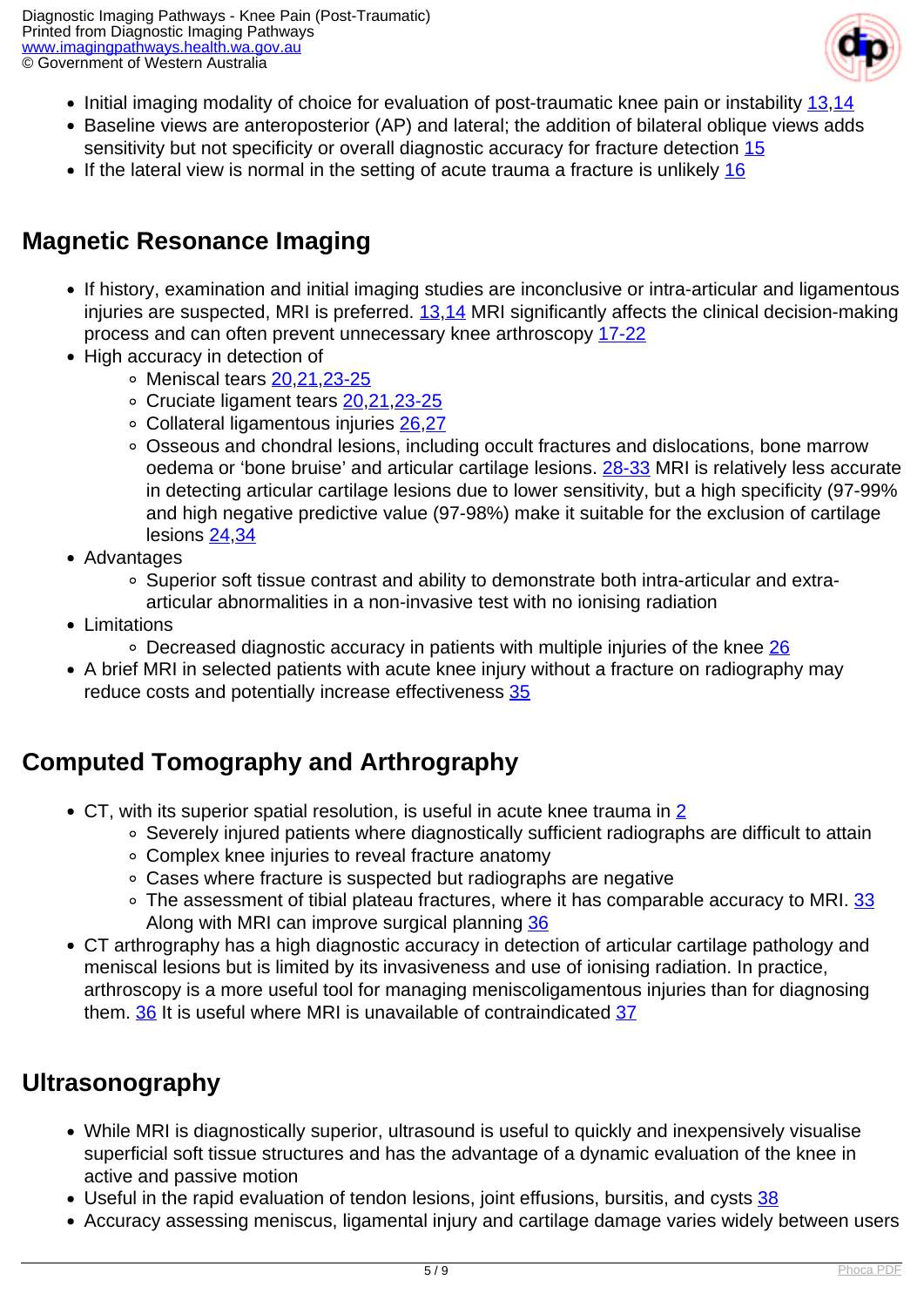

[39-41](index.php/imaging-pathways/musculoskeletal-trauma/bone-and-joint-trauma/post-traumatic-knee-pain?tab=References#39)

### **References**

#### **Date of literature search: March 2013**

The search methodology is available on request. [Email](index.php/contact-us)

References are graded from Level I to V according to the Oxford Centre for Evidence-Based Medicine, Levels of Evidence. [Download the document](http://www.cebm.net/wp-content/uploads/2014/06/CEBM-Levels-of-Evidence-2.1.pdf)

- 1. Shepherd L, Abdollahi K, Lee J, Vangsness CT. **The prevalence of soft tissue injuries in nonoperative tibial plateau fractures as determined by magnetic resonance imaging.** J Orthop Trauma. 2002;16(9):628-31. (Level III evidence)
- 2. Mustonen AOT, Koivikko MP, Lindahl J, Koskinen SK. **MRI of acute meniscal injury associated with tibial plateau fractures: prevalence, type, and location.** AJR Am J Roentgenol. 2008;191(4):1002-9. (Level III evidence)
- 3. Stiell IG, Greenberg GH, Wells GA, McKnight RD, Cwinn AA, Cacciotti T, et al. **Derivation of a decision rule for the use of radiography in acute knee injuries.** Ann Emerg Med. 1995;26(4):405-13. (Level II evidence)
- 4. Stiell IG, Greenberg GH, Wells GA, McDowell I, Cwinn AA, Smith NA, et al. **Prospective validation of a decision rule for the use of radiography in acute knee injuries.** JAMA. 1996;275(8):611-15. (Level I/II evidence)
- 5. Emparanza JI, Aginaga JR. **Validation of the Ottawa Knee Rules.** Ann Emergency Med. 2001;38(4):364-8. (Level II evidence)
- 6. Stiell IG, Wells GA, Hoag RH, Sivilotti MLA, Cacciotti TF, Verbeek PR, et al. **Implementation of the Ottawa Knee Rule for the use of radiography in acute knee injuries.** JAMA. 1997;278(23):2075-9. (Level I/II evidence)
- 7. Bachmann LM, Haberzeth S, Steurer J, ter Riet G. **The accuracy of the Ottawa knee rule to rule out knee fractures: a systematic review.** Ann Intern Med. 2004;140(2):121-4. (Level I evidence)
- 8. Seaberg DC, Jackson R. **Clinical decision rule for knee radiographs.** Am J Emerg Med. 1994;12(5):541-3. (Level II evidence)
- 9. Seaberg DC, Yealy DM, Lukens T, Auble T, Mathias S. **Multicenter comparison of two clinical decision rules for the use of radiography in acute, high-risk knee injuries.** Ann Emerg Med. 1998;32(1):8-13. (Level II evidence)
- 10. Cheung TC, Tank Y, Breederveld RS, Tuinebreijer WE, de Lange-de Klerk ESM, Derksen RJ. **Diagnostic accuracy and reproducibility of the Ottawa Knee Rule vs the Pittsburgh Decision Rule.** Am J Emerg Med. 2013;31(4):641-5. (Level II evidence)
- 11. Weber JE, Carley R, Jackson RE, Peacock WF, Swor RA, Larkin GL. **Clinical decision rules discriminate between fractures and nonfractures in acute isolated knee trauma.** Ann Emergency Med. 1995;26(4):429-33. (Level II/III evidence)
- 12. Bauer SJ, Hollander JE, Fuchs SH, Thode HC, Jr. **A clinical decision rule in the evaluation of acute knee injuries.** J Emerg Med. 1995;13(5):611-5. (Level II/III evidence)
- 13. Bussieres AE, Taylor JAM, Peterson C. **Diagnostic imaging practice guidelines for musculoskeletal complaints in adults - an evidence-based approach - Part 1: lower extremity disorders.** J Manipulative Physiol Ther. 2007;30(9):684-717. (Evidence based guidelines)
- 14. Tuite MJ, Daffner RH, Weissman BN, Bancroft L, Bennett DL, Blebea JS, et al. **ACR appropriateness criteria (R) acute trauma to the knee.** J Am Coll Radiol. 2012;9(2):96-103. (Evidence based guidelines)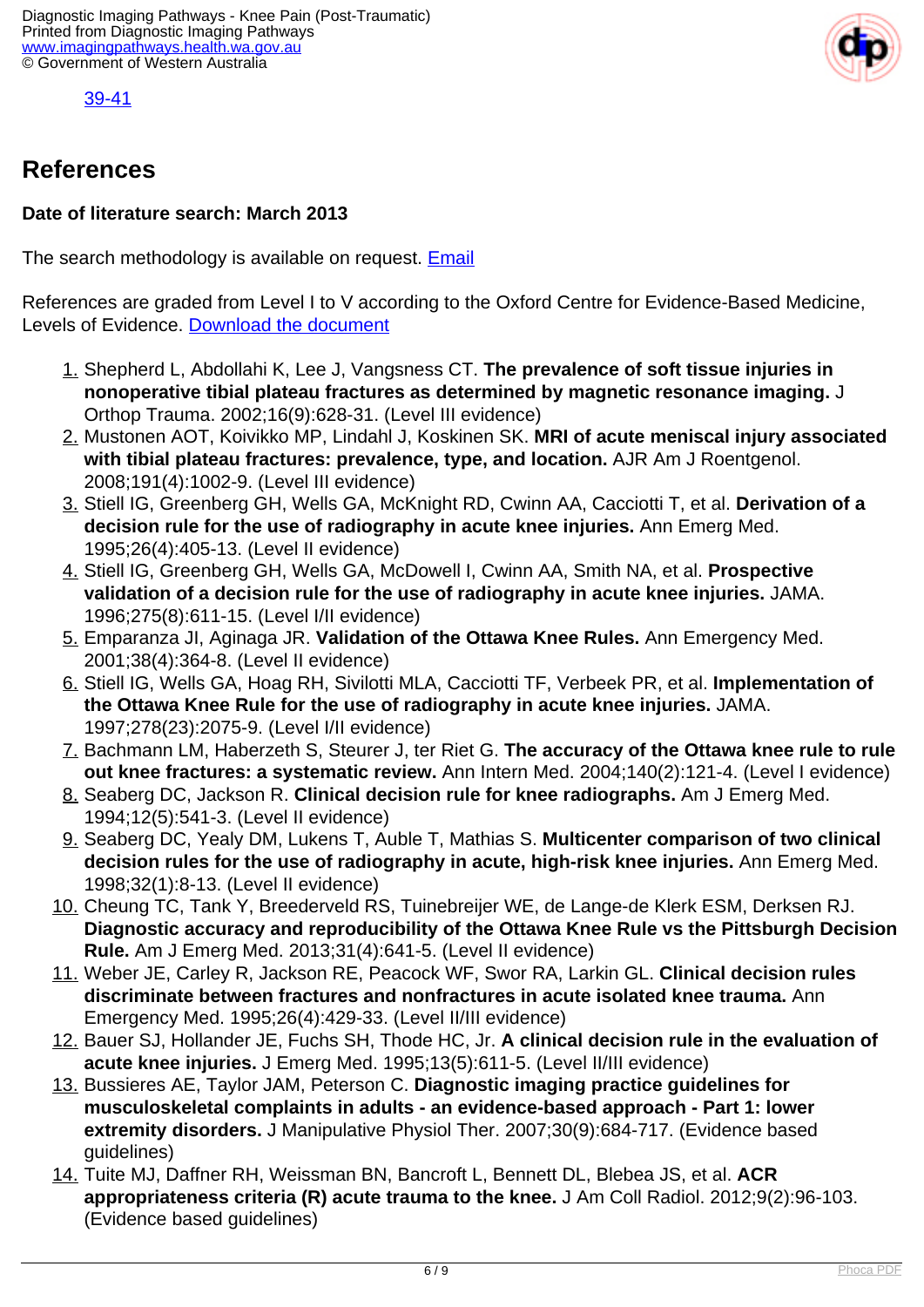

- 15. Gray SD, Kaplan PA, Dussault RG, Omary RA, Campbell SE, Chrisman HB, et al. **Acute knee trauma: how many plain film views are necessary for the initial examination?** Skeletal Radiol. 1997;26(5):298-302. (Level II/III evidence)
- 16. Verma A, Su A, O'Marrah B, Golin AM, Amorosa JK. **A screening method for knee trauma.** Acad Radiol. 2001;8(5):392-7. (Level III evidence)
- 17. Nikken JJ, Oei EHG, Ginai AZ, Krestin GP, Verhaar JAN, van Vugt AB, et al. **Acute peripheral joint injury: cost and effectiveness of low-field-strength MR imaging — results of randomized controlled trial.** Radiology. 2005;236(3):958-67. (Level II evidence)
- 18. Vincken PWJ, ter Braak BPM, van Erkell A, de Rooy TPW, Mallens WMC, Post W, et al. **Effectiveness of MR imaging in selection of patients for arthroscopy of the knee.** Radiology. 2002;223(3):739-46. (Level II evidence)
- 19. BuiMansfield LT, Youngberg RA, Warme W, Pitcher JD, Nguyen PLL. **Potential cost savings of MR imaging obtained before arthroscopy of the knee: evaluation of 50 consecutive patients.** AJR Am J Roentgenol. 1997;168(4):913-8. (Level II evidence)
- 20. Crawford R, Walley G, Bridgman S, Maffulli N. **Magnetic resonance imaging versus arthroscopy in the diagnosis of knee pathology, concentrating on meniscal lesions and ACL tears: a systematic review.** Br Med Bull. 2007;84(1):5-23. (Level II evidence)
- 21. Oei EHG, Nikken JJ, Verstijnen ACM, Ginai AZ, Hunink MGM. **MR imaging of the menisci and cruciate ligaments: a systematic review.** Radiology. 2003;226(3):837-48. (Level I/II evidence)
- 22. Galea A, Giuffre B, Dimmick S, Coolican MRJ, Parker D. **The accuracy of magnetic resonance imaging scanning and its influence on management decisions in knee surgery.** Arthroscopy. 2009;25(5):473-80. (Level II evidence)
- 23. Fischer SP, Fox JM, Del Pizzo W, Friedman MJ, Snyder SJ, Ferkel RD. **Accuracy of diagnoses from magnetic resonance imaging of the knee. A multi-center analysis of one thousand and fourteen patients.** J Bone Joint Surg Am. 1991;73(1):2-10. (Level II/III evidence)
- 24. Vaz CES, de Camargo O, de Santana P, Valezi A. **Accuracy of magnetic resonance in identifying traumatic intraarticular knee lesions.** Clinics (Sao Paulo). 2005;60(6):445-50. (Level II evidence)
- 25. Munk B, Madsen F, Lundorf E, Staunstrup H, Schmidt SA, Bolvig L, et al. **Clinical magnetic resonance imaging and arthroscopic findings in knees: a comparative prospective study of meniscus anterior cruciate ligament and cartilage lesions.** Arthroscopy. 1998;14(2):171-5. (Level II/III evidence)
- 26. Rubin DA, Kettering JM, Towers JD, Britton CA. **MR imaging of knees having isolated and combined ligament injuries.** AJR Am J Roentgenol. 1998;170(5):1207-13. (Level II/III evidence)
- 27. Rasenberg EI, Lemmens JA, van Kampen A, Schoots F, Bloo HJ, Wagemakers HP, et al. **Grading medial collateral ligament injury: comparison of MR imaging and instrumented valgus-varus laxity test-device. A prospective double-blind patient study.** Eur J Radiol. 1995;21(1):18-24. (Level III evidence)
- 28. Kapelov SR, Teresi LM, Bradley WG, Bucciarelli NR, Murakami DM, Mullin WJ, et al. **Bone contusions of the knee - increased lesio ndetection with fast spin-echo MR-imaging with spectroscopic fat-saturation.** Radiology. 1993;189(3):901-4. (Level II/III evidence)
- 29. Mink JH, Deutsch AL. **Occult cartilage and bone injuries of the knee detection, classification and assessment with MR imaging.** Radiology. 1989;170(3):823-9. (Level IV evidence)
- 30. Oei EHG, Ginai AZ, Hunink MGM. **MRI for traumatic knee injury: a review.** Semin Ultrasound CT MR. 2007;28(2):141-57. (Review article)
- 31. Smith T, Davies L, Toms A, Hing C, Donell S. **The reliability and validity of radiological assessment for patellar instability. A systematic review and meta-analysis.** Skeletal Radiol. 2011;40(4):399-414. (Level II evidence)
- 32. Potter HG, Linklater JM, Allen AA, Hannafin JA, Haas SB. **Magnetic resonance imaging of articular cartilage in the knee. An evaluation with use of fast-spin-echo imaging.** J Bone Joint Surg. 1998;80(9):1276-84. (Level III/IV evidence)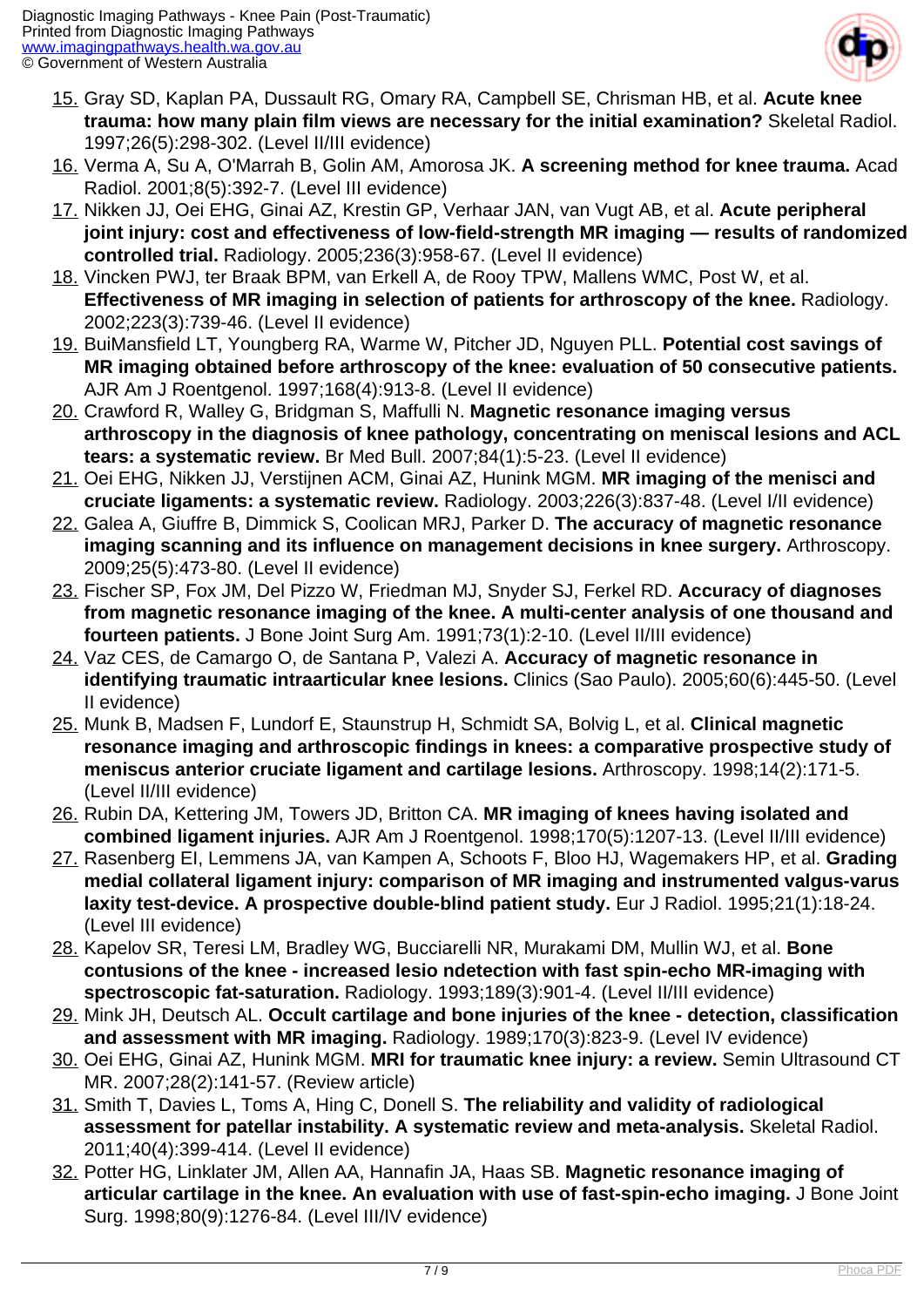

- 33. Kode L, Lieberman JM, Motta AO, Wilber JH, Vasen A, Yagan R. **Evaluation of tibial plateau fractures - efficacy of MR-imaging compared with CT.** AJR Am J Roentgenol. 1994;163(1):141-7. (Level IV evidence)
- 34. Friemert B, Oberlander Y, Schwarz W, Haberle HJ, Bahren W, Gerngross H, et al. **Diagnosis of chondral lesions of the knee joint: can MRI replace arthroscopy? A prospective study.**. Knee Surg Sports Traumatol Arthrosc. 2004;12(1):58-64. (Level II evidence)
- 35. Oei EHG, Nikken J, Ginai A, Krestin G, Verhaar JAN, van Vugt A, et al. **Costs and effectiveness of a brief MRI examination of patients with acute knee injury.** Eur J Radiol. 2009;19(2):409-18. (Level II evidence)
- 36. Markhardt BK, Gross JM, Monu JUV. **Schatzker classification of tibial plateau fractures: use of CT and MR imaging improves assessment.** Radiographics. 2009;29(2):585-U333. (Review article)
- 37. Vande Berg BC, Lecouvet FE, Poilvache P, Dubuc JE, Maldague B, Malghem J. **Anterior cruciate ligament tears and associated meniscal lesions: Assessment at dual-detector spiral CT arthrography.** Radiology. 2002;223(2):403-9. (Level II evidence)
- 38. Paczesny L, Kruczynski J. **Ultrasound of the knee.** Semin Ultrasound CT MR. 2011;32(2):114-24. (Review article)
- 39. Sandhu MS, Dhillon MS, Katariya S, Gopal V, Nagi ON. **High resolution sonography for analysis of meniscal injuries.** J Indian Med Assoc. 2007;105(1):49-50, 52. (Level III evidence)
- 40. Azzoni R, Cabitza P. **Is there a role for sonography in the diagnosis of tears of the knee menisci?** J Clin Ultrasound. 2002;30(8):472-6. (Level III evidence)
- 41. Khan Z, Faruqui Z, Ogyunbiyi O, Rosset G, Iqbal J. **Ultrasound assessment of internal derangement of the knee.** Acta Orthopaedica Belgica. 2006;72(1):72-6. (Level III evidence)

| <b>Information from this website</b>       | <b>Information from the Royal</b><br><b>Australian and New Zealand</b><br><b>College of Radiologists' website</b> |
|--------------------------------------------|-------------------------------------------------------------------------------------------------------------------|
|                                            |                                                                                                                   |
| <b>Consent to Procedure or Treatment</b>   | <b>Arthrogram</b>                                                                                                 |
| <b>Radiation Risks of X-rays and Scans</b> | <b>Computed Tomography (CT)</b>                                                                                   |
| <b>Computed Tomography (CT)</b>            | <b>Contrast Medium (Gadolinium versus</b><br><u>lodine)</u>                                                       |
| <b>Magnetic Resonance Imaging (MRI)</b>    | <b>Gadolinium Contrast Medium</b>                                                                                 |
| <b>Ultrasound</b>                          |                                                                                                                   |
| <b>Plain Radiography (X-ray)</b>           | <b>Iodine-Containing Contrast Medium</b>                                                                          |
|                                            | <b>Magnetic Resonance Imaging (MRI)</b>                                                                           |
|                                            | <b>Plain Radiography/X-rays</b>                                                                                   |
|                                            | <b>Radiation Risk of Medical Imaging During</b><br><b>Pregnancy</b>                                               |

### **Information for Consumers**